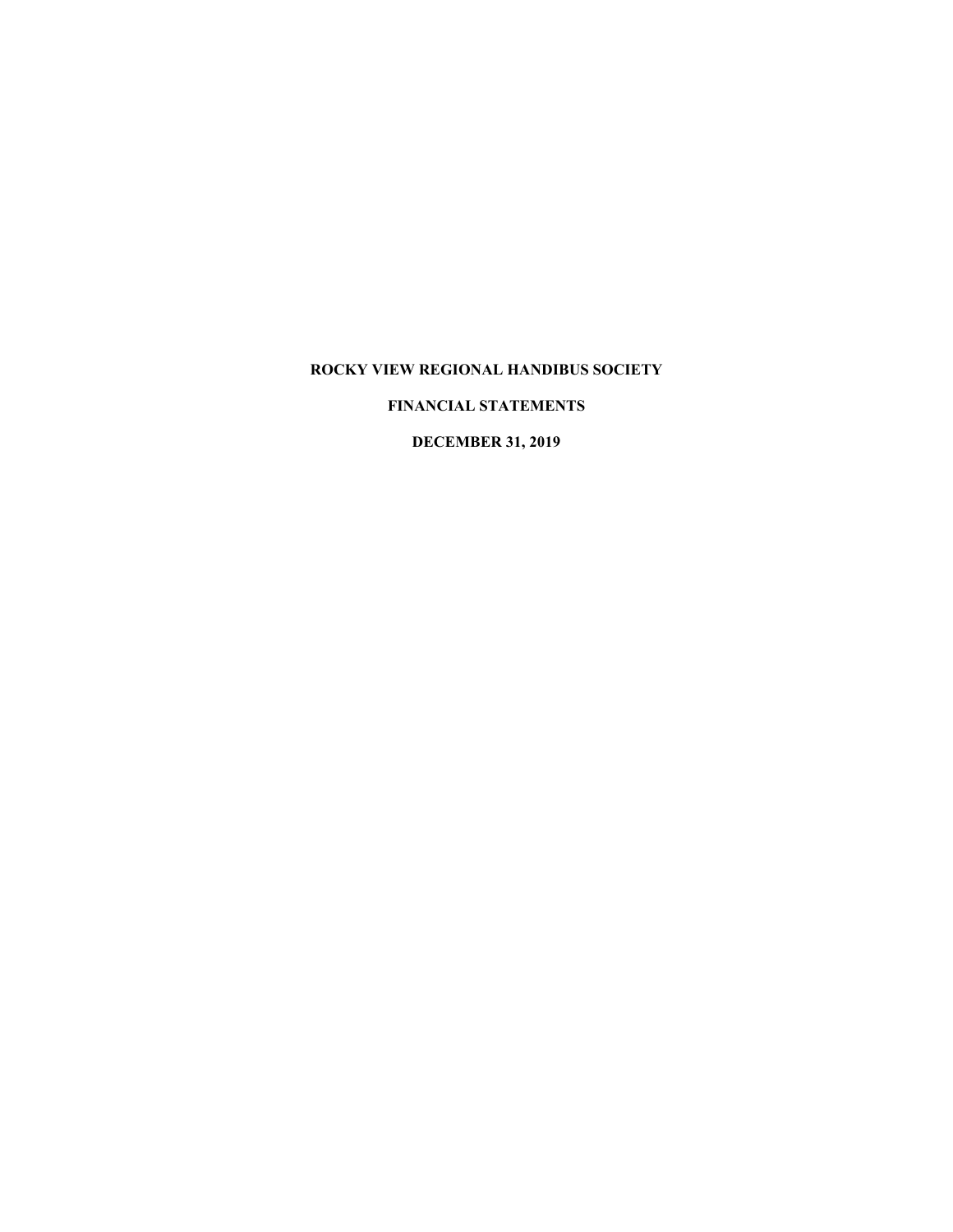**Suite 006, 4616 Valiant Drive NW Calgary, Alberta T3A 0X9 Phone: 403-618-1277 Email: andaf@hotmail.ca**

#### **INDEPENDENT AUDITOR'S REPORT**

To the Members of Rocky View Regional Handibus Society:

#### **Qualified Opinion**

I have audited the financial statements of Rocky View Regional Handibus Society, which comprise the statement of financial position as at December 31, 2019, and the statements of operations and changes in net assets, and cash flow statement for the year then ended, and notes to the financial statements, including a summary of significant accounting policies.

In my opinion, except for the possible effects of the matter described in the Basis for Qualified Opinion section of my report, the accompanying financial statements present fairly, in all material respects, the financial position of the Society as at December 31, 2019, and its results of operations and its cash flows for the year then ended in accordance with Canadian accounting standards for not-forprofit organizations.

#### **Basis for Qualified Opinion**

In common with many not-for-profit organizations, the Society derives revenue from cash donations, the completeness of which is not susceptible to satisfactory audit verification. Accordingly, verification of these revenues was limited to the amounts recorded in the records of the Society.

Therefore, I am not able to determine whether any adjustments might be necessary to cash donations revenues, excess of revenues over expenses, and cash flows from operations for the year ended December 31, 2019, current and net assets as at December 31, 2019. My audit opinion on the financial statements for the year ended December 31, 2019 was modified accordingly because of the possible effect of this limitation in scope.

I conducted my audit in accordance with Canadian generally accepted auditing standards. My responsibilities under those standards are further described in the Auditor's Responsibilities for the Audit of the Financial Statements section of my report. I am independent of the Society in accordance with the ethical requirements that are relevant to my audit of the financial statements in Canada, and I have fulfilled my other ethical responsibilities in accordance with these requirements. I believe that the audit evidence I have obtained is sufficient and appropriate to provide a basis for my opinion.

#### **Responsibilities of Management and Those Charged with Governance for the Financial Statements**

Management is responsible for the preparation of the financial statements in accordance with Canadian accounting standards for notfor-profit organizations and for such internal control as management determines is necessary to enable the preparation of financial statements that are free from material misstatement, whether due to fraud or error.

In preparing the financial statements, Management is responsible for assessing the Society's ability to continue as a going concern, disclosing, as applicable, matters relating to going concern.

Those Charged with Governance are responsible for overseeing the Society's financial reporting process.

#### **Auditor's Responsibilities for the Audit of the Financial Statements**

My objectives are to obtain reasonable assurance about whether the financial statements as a whole are free from material misstatement, whether due to fraud or error, and to issue an auditor's report that includes my opinion. Reasonable assurance is a high level of assurance, but is not a guarantee that an audit conducted in accordance with Canadian generally accepted auditing standards will always detect a material misstatement when it exists. Misstatements can arise from fraud or error and are considered material if, individually or in aggregate, they could reasonably be expected to influence the economic decisions of users taken on the basis of these financial statements.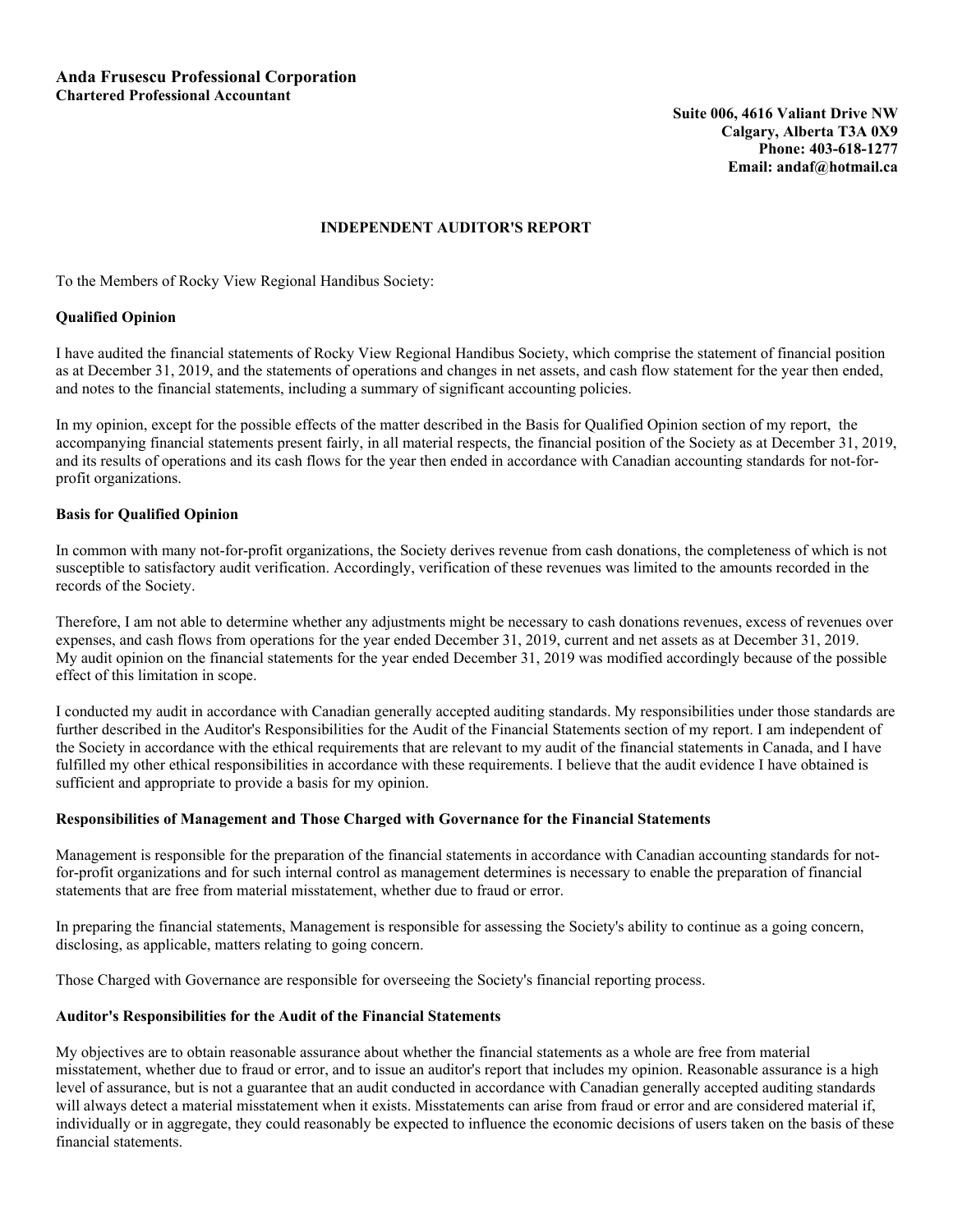As part of an audit in accordance with Canadian generally accepted auditing standards, I exercise professional judgment and maintain professional skepticism throughout the audit. I also:

- Identify and assess the risks of material misstatement of the financial statements, whether due to fraud or error, design and perform audit procedures responsive to those risks, and obtain audit evidence that is sufficient and appropriate to provide a basis for my opinion. The risk of not detecting a material misstatement, as fraud may involve collusion, forgery, intentional omissions, misrepresentations, or the override of internal control.

- Obtain an understanding of internal control relevant to the audit in order to design audit procedures that are appropriate in the circumstances, but not for the purpose of expressing an opinion on the effectiveness of the Society's internal control.

- Evaluate the appropriateness of accounting policies used and the reasonableness of accounting estimates and related disclosures made by management.

- Conclude on the appropriateness management's use of the going concern basis of accounting and, based on the audit evidence obtained, whether a material uncertainty exists related to events or conditions that may cast significant doubt on the Society's ability to continue as going concern. If I conclude that a material uncertainty exists, I am required to draw attention in my auditor's report to the related disclosures in the financial statements or, if such disclosures are inadequate, to modify my opinion. My conclusions are based on the audit evidence obtained up to the date of my auditor's report. However, future events or conditions may cause the Society to cease to continue as a going concern.

- Evaluate the overall presentation, structure and content of the financial statements, including the disclosures, and whether the financial statements represent the underlying transactions and events in a manner that achieves fair presentation.

I communicate with those charged with governance regarding, among other matters, the planned scope and timing of the audit and significant audit findings, including any significant deficiencies in internal control that I identify during my audit.

Calgary, Alberta

April 16, 2020 CHARTERED PROFESSIONAL ACCOUNTANT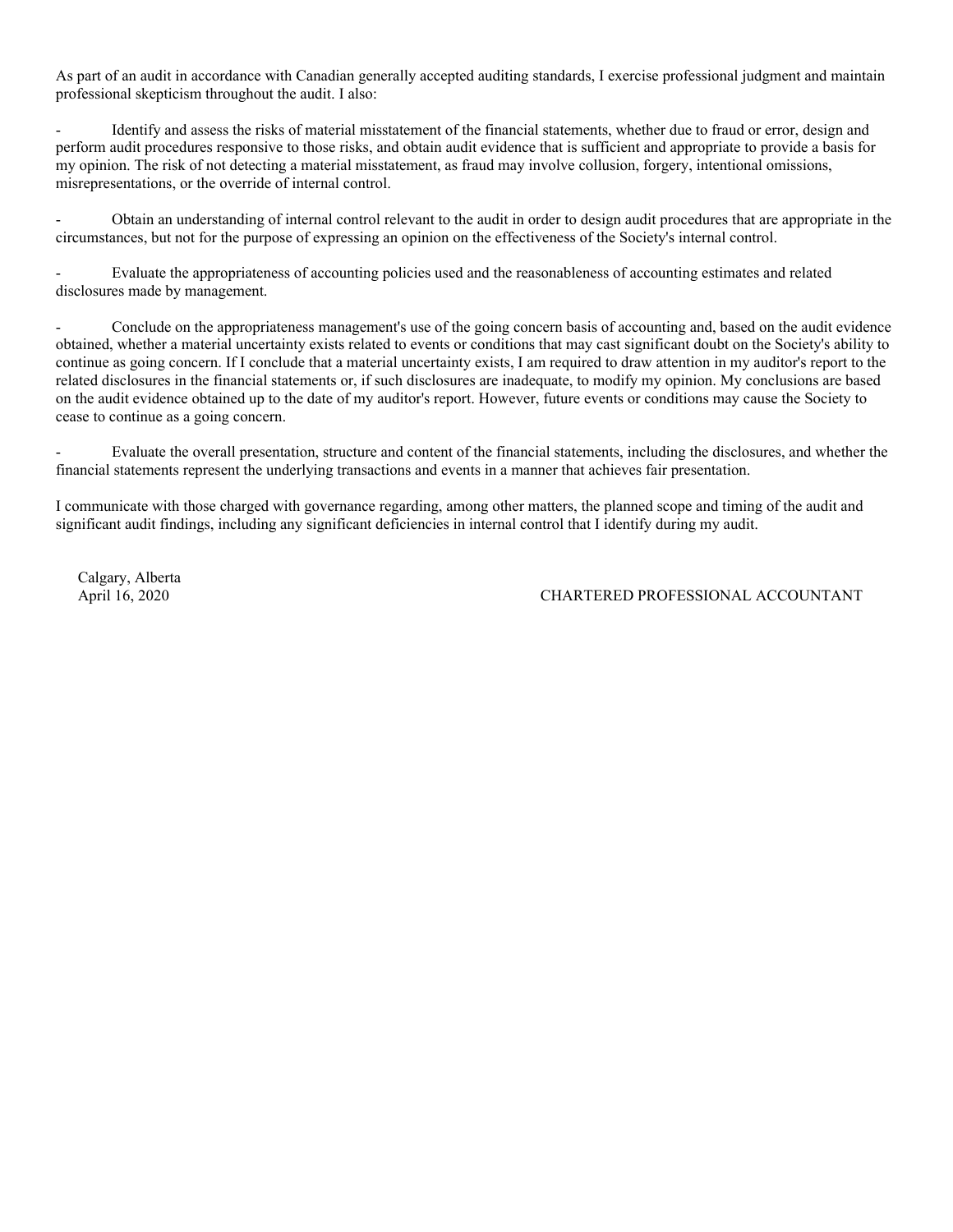## **STATEMENT OF FINANCIAL POSITION**

**AS AT DECEMBER 31, 2019**

|                                                                                                                                                                              | 2019                                                                                        | 2018                                                                 |
|------------------------------------------------------------------------------------------------------------------------------------------------------------------------------|---------------------------------------------------------------------------------------------|----------------------------------------------------------------------|
| <b>ASSETS</b>                                                                                                                                                                |                                                                                             |                                                                      |
| <b>CURRENT</b><br>Cash and cash equivalent<br>Casino cash (Note 3)<br>Accounts receivable<br>GST receivable<br>Prepaid expenses and deposits<br>Deposits<br>Payroll advances | $\boldsymbol{\mathsf{S}}$<br>19,742<br>13,407<br>24,068<br>4,629<br>74,618<br>27,284<br>800 | \$<br>158,337<br>13,503<br>13,974<br>6,206<br>73,616<br>10,000<br>÷, |
|                                                                                                                                                                              | 164,548                                                                                     | 275,636                                                              |
| CAPITAL ASSETS (Note 4)                                                                                                                                                      | 328,193                                                                                     | 365,018                                                              |
|                                                                                                                                                                              | \$<br>492,741                                                                               | \$<br>640,654                                                        |
| <b>LIABILITIES</b>                                                                                                                                                           |                                                                                             |                                                                      |
| <b>CURRENT</b><br>Accounts payable and accrued liabilities<br>Deferred casino contributions (Note 5)<br>Vacation payable                                                     | $\mathbf S$<br>89,295<br>13,407<br>32,212                                                   | $\mathcal{S}$<br>62,403<br>13,503<br>27,473                          |
|                                                                                                                                                                              | 134,914                                                                                     | 103,379                                                              |
| DEFERRED CAPITAL CONTRIBUTIONS (Note 6)                                                                                                                                      | 243,016                                                                                     | 292,951                                                              |
|                                                                                                                                                                              | 377,930                                                                                     | 396,330                                                              |
| <b>NET ASSETS</b><br><b>NET ASSETS</b>                                                                                                                                       | 114,811                                                                                     | 244,324                                                              |
|                                                                                                                                                                              | 492,741<br>\$                                                                               | \$640,654                                                            |

APPROVED BY THE BOARD:

\_\_\_\_\_\_\_\_\_\_\_\_\_\_\_\_\_\_\_\_\_\_\_\_\_\_\_\_\_ Director

Director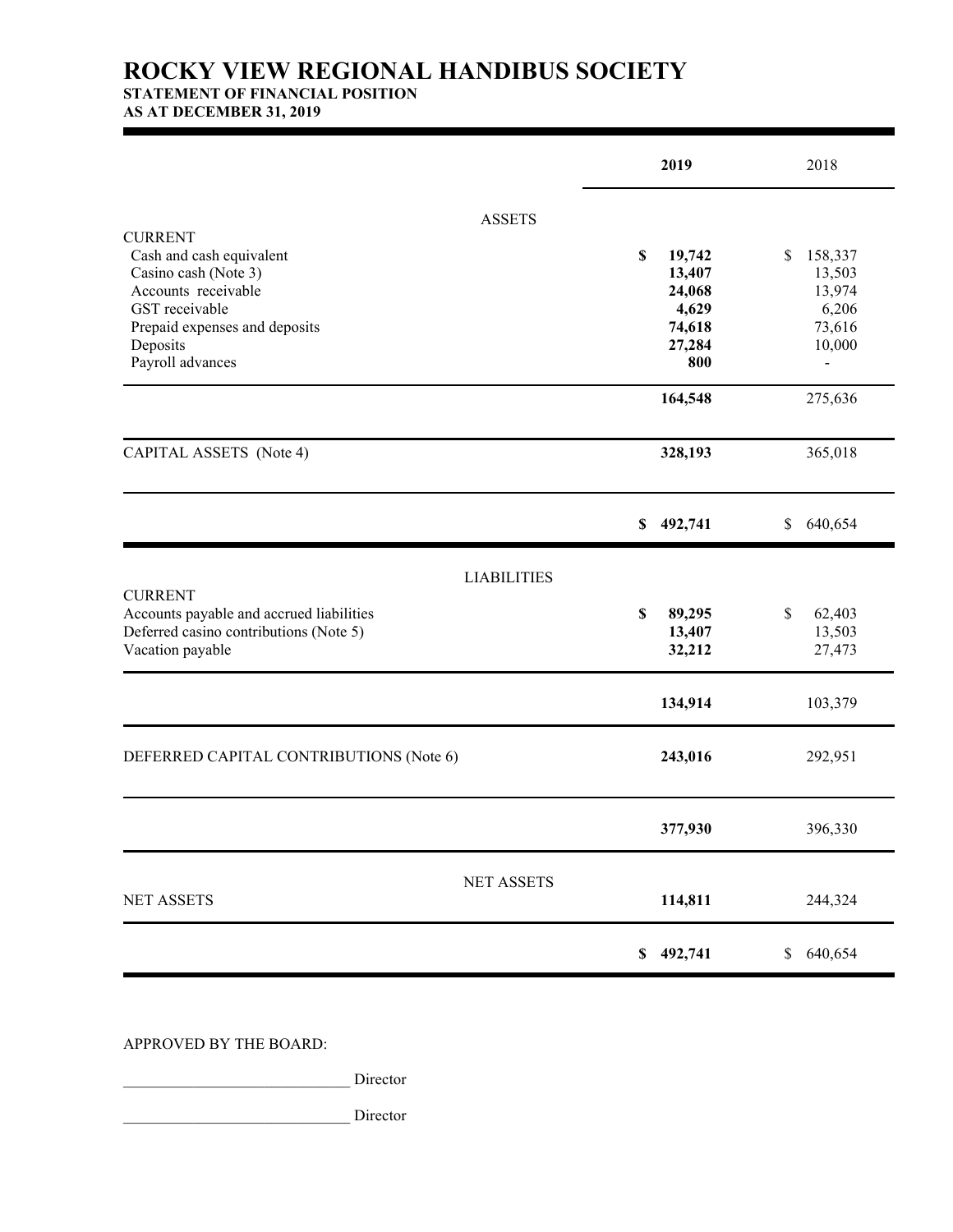## **STATEMENT OF OPERATIONS**

**FOR THE YEAR ENDED DECEMBER 31, 2019**

|                                                               | 2019         | 2018         |  |  |
|---------------------------------------------------------------|--------------|--------------|--|--|
| <b>REVENUES</b>                                               |              |              |  |  |
| Deferred capital contributions                                | \$<br>49,935 | \$<br>57,338 |  |  |
| Deferred casino contributions                                 | 96           | 98           |  |  |
| Passenger subsidies                                           | (2,358)      | (4,017)      |  |  |
| Fee for service                                               | 346,628      | 360,160      |  |  |
| Municipal Grants                                              | 699,013      | 640,338      |  |  |
| <b>Provincial Grants</b>                                      |              | 40,000       |  |  |
| Other income                                                  | 5,409        | 4,517        |  |  |
| Donations                                                     | 4,727        | 9,555        |  |  |
| User fees                                                     | 110,350      | 108,969      |  |  |
| Interest                                                      | 924          | 288          |  |  |
| Donations in kind                                             | ۰            | 54,000       |  |  |
|                                                               |              |              |  |  |
| Total revenues                                                | 1,214,724    | 1,271,246    |  |  |
| <b>EXPENSES</b>                                               |              |              |  |  |
| Advertising and promotion                                     | 2,629        | 2,545        |  |  |
| Amortization                                                  | 74,776       | 81,583       |  |  |
| Bad debts                                                     | 420          | 1,966        |  |  |
| Dues and memberships                                          | 2,890        | 1,028        |  |  |
| Fuel                                                          | 111,719      | 117,820      |  |  |
| Insurance                                                     | 68,438       | 43,084       |  |  |
| Interest and bank charges                                     | 4,176        | 3,899        |  |  |
| Office                                                        | 16,965       | 18,360       |  |  |
| Professional fees                                             | 7,200        | 7,200        |  |  |
| Rent                                                          | 34,200       | 33,600       |  |  |
| Repairs and maintenance                                       | 106,643      | 106,713      |  |  |
| Salaries and benefits                                         | 836,486      | 738,059      |  |  |
| Telephone                                                     | 14,065       | 14,282       |  |  |
| Uniforms                                                      | 3,450        | 8,520        |  |  |
| Utilities                                                     | 4,813        | 4,978        |  |  |
| Training and education                                        | 2,797        | 4,823        |  |  |
| Info technology services                                      | 35,343       | 30,085       |  |  |
| Total expenses                                                | 1,327,010    | 1,218,545    |  |  |
| (DEFICIT) EXCESS OF REVENUES OVER EXPENSES BEFORE OTHER ITEMS | (112, 286)   | 52,701       |  |  |
| <b>OTHER ITEMS</b>                                            |              |              |  |  |
| Loss on disposal of assets                                    | (17, 227)    | (17,566)     |  |  |
| (DEFICIT) EXCESS OF REVENUES OVER EXPENSES                    | \$(129,513)  | \$<br>35,135 |  |  |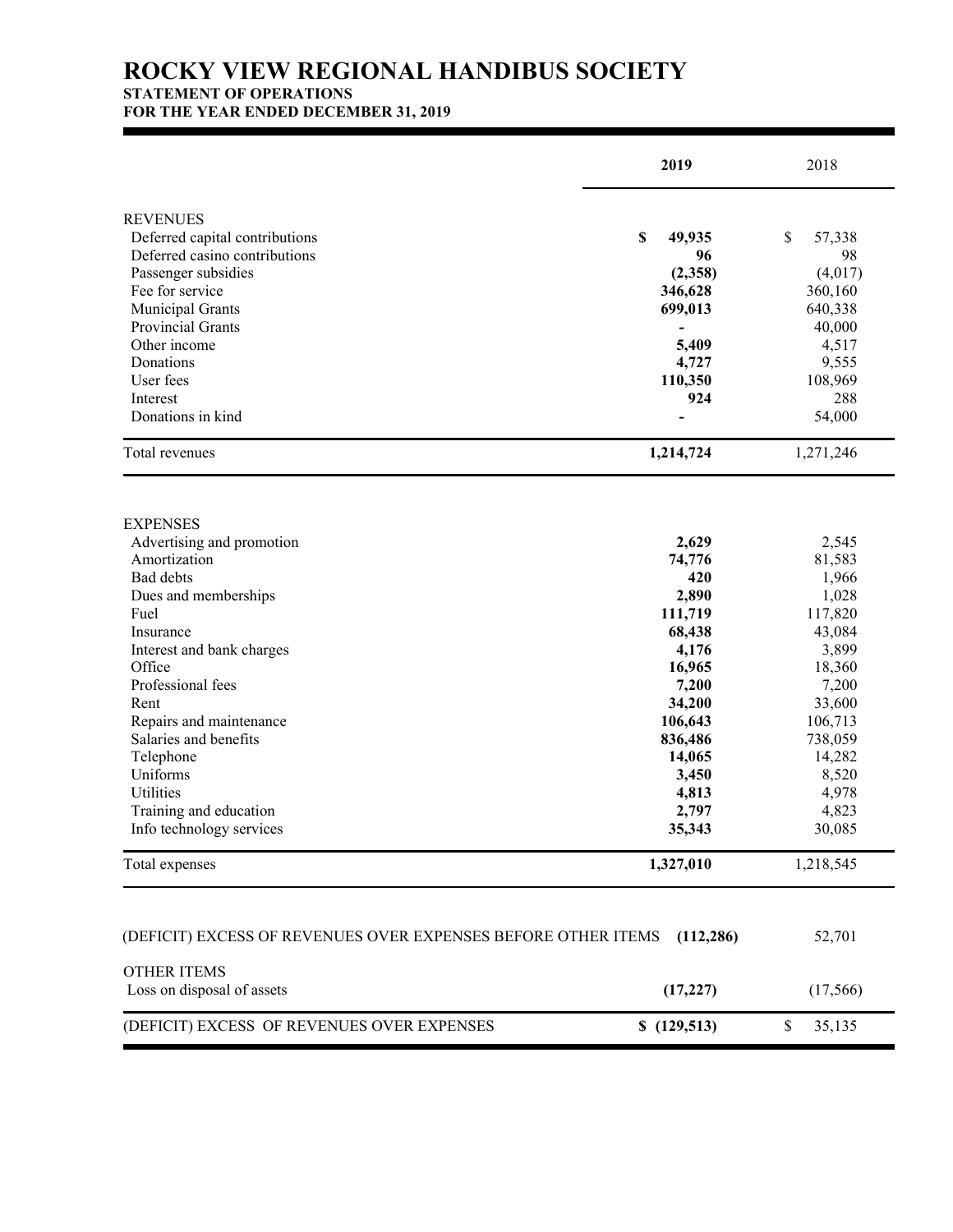## **STATEMENT OF CHANGES IN NET ASSETS**

**FOR THE YEAR ENDED DECEMBER 31, 2019**

|                                                                             | 2019                          | 2018              |
|-----------------------------------------------------------------------------|-------------------------------|-------------------|
| BALANCE, beginning of year<br>Excess (Deficit) of revenues over<br>expenses | 244,324 \$<br>S<br>(129, 513) | 209,189<br>35,135 |
| BALANCE, end of year                                                        | $114,811$ \$                  | 244,324           |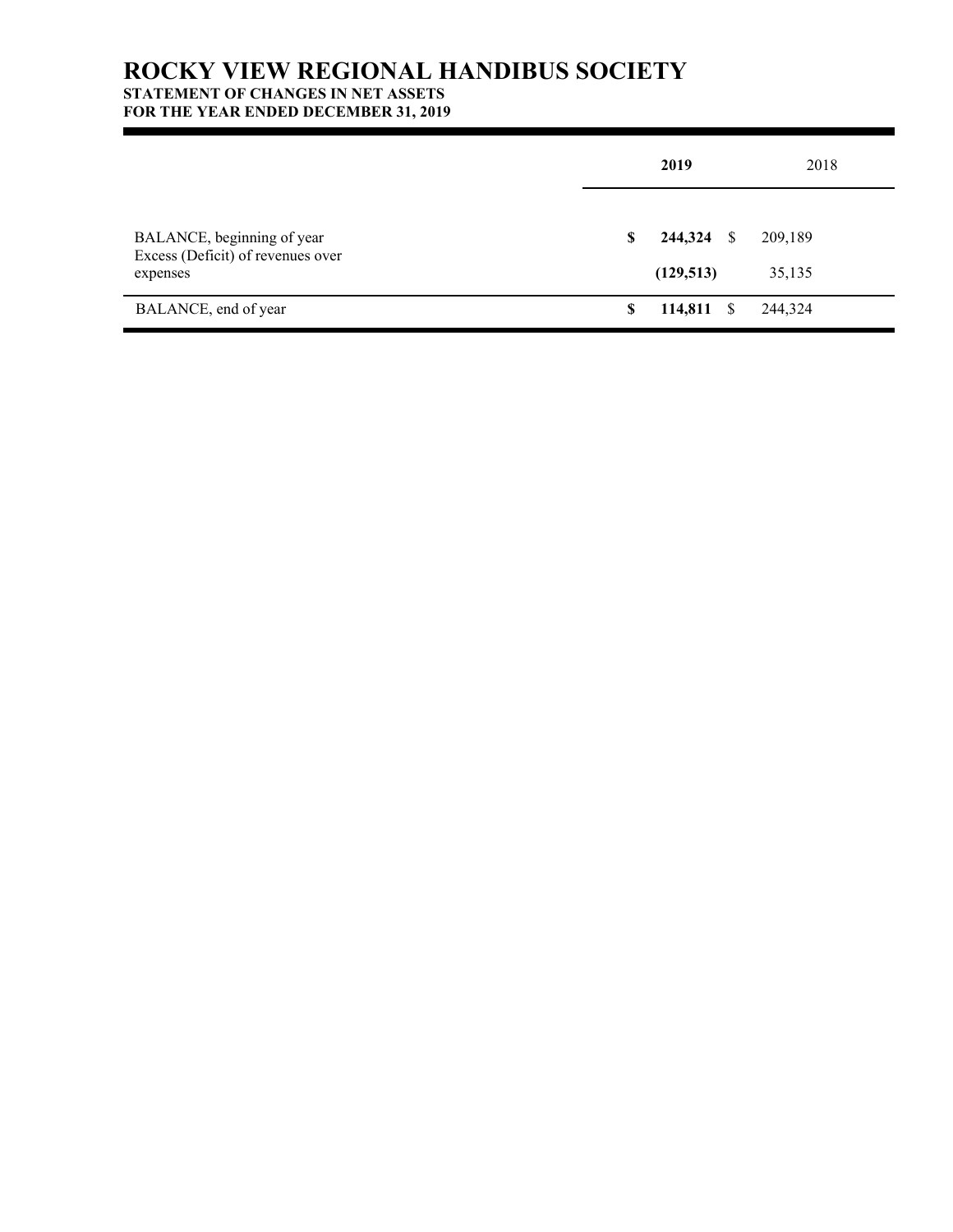## **STATEMENT OF CASH FLOWS**

**FOR THE YEAR ENDED DECEMBER 31, 2019**

|                                                                                                            | 2019                         | 2018                |
|------------------------------------------------------------------------------------------------------------|------------------------------|---------------------|
| CASH FLOWS FROM/(TO) OPERATING ACTIVITIES                                                                  |                              |                     |
| (Deficit) Excess of revenues over expenses, continuing operations<br>Items not affecting cash              | \$<br>(112, 286)             | \$<br>52,701        |
| Amortization<br>Loss on disposal of property and equipment                                                 | 74,776<br>(17,227)           | 81,583<br>(17,566)  |
| Change in non-cash working capital items                                                                   | (54, 737)                    | 116,718             |
| Accounts receivable                                                                                        | 683                          | (2,609)             |
| Prepaid expenses<br>Accounts payable and accrued liabilities                                               | (28, 286)<br>31,631          | (32,024)<br>31,564  |
| Deferred contributions                                                                                     | (49, 935)                    | 6,651               |
| NET CASH GENERATED THROUGH OPERATING ACTIVITIES                                                            | (100, 644)                   | 120,300             |
| CASH FLOWS FROM FINANCING ACTIVITIES                                                                       |                              |                     |
| Deferred casino contribution                                                                               | (96)                         | (98)                |
| NET CASH GENERATED THROUGH FINANCING ACTIVITIES                                                            | (96)                         | (98)                |
| CASH FLOWS FROM INVESTING ACTIVITIES                                                                       |                              |                     |
| Purchase of property and equipment<br>Loss of disposal of property and equipment<br>Sale of capital assets | (86,062)<br>17,227<br>30,884 | (65, 387)<br>17,566 |
| NET CASH GENERATED THROUGH INVESTING ACTIVITIES                                                            | (37, 951)                    | (47, 821)           |
| NET (DECREASE) / INCREASE IN CASH                                                                          | (138,691)                    | 72,381              |
| BALANCE, Beginning of year                                                                                 | 171,840                      | 99,459              |
| BALANCE, End of year                                                                                       | 33,149<br>\$                 | \$<br>171,840       |
|                                                                                                            |                              |                     |
| <b>CASH CONSISTS OF:</b><br>Cash and cash equivalent                                                       | 19,742                       | 158,337             |
| Restricted cash                                                                                            | 13,407                       | 13,503              |
|                                                                                                            | 33,149                       | 171,840             |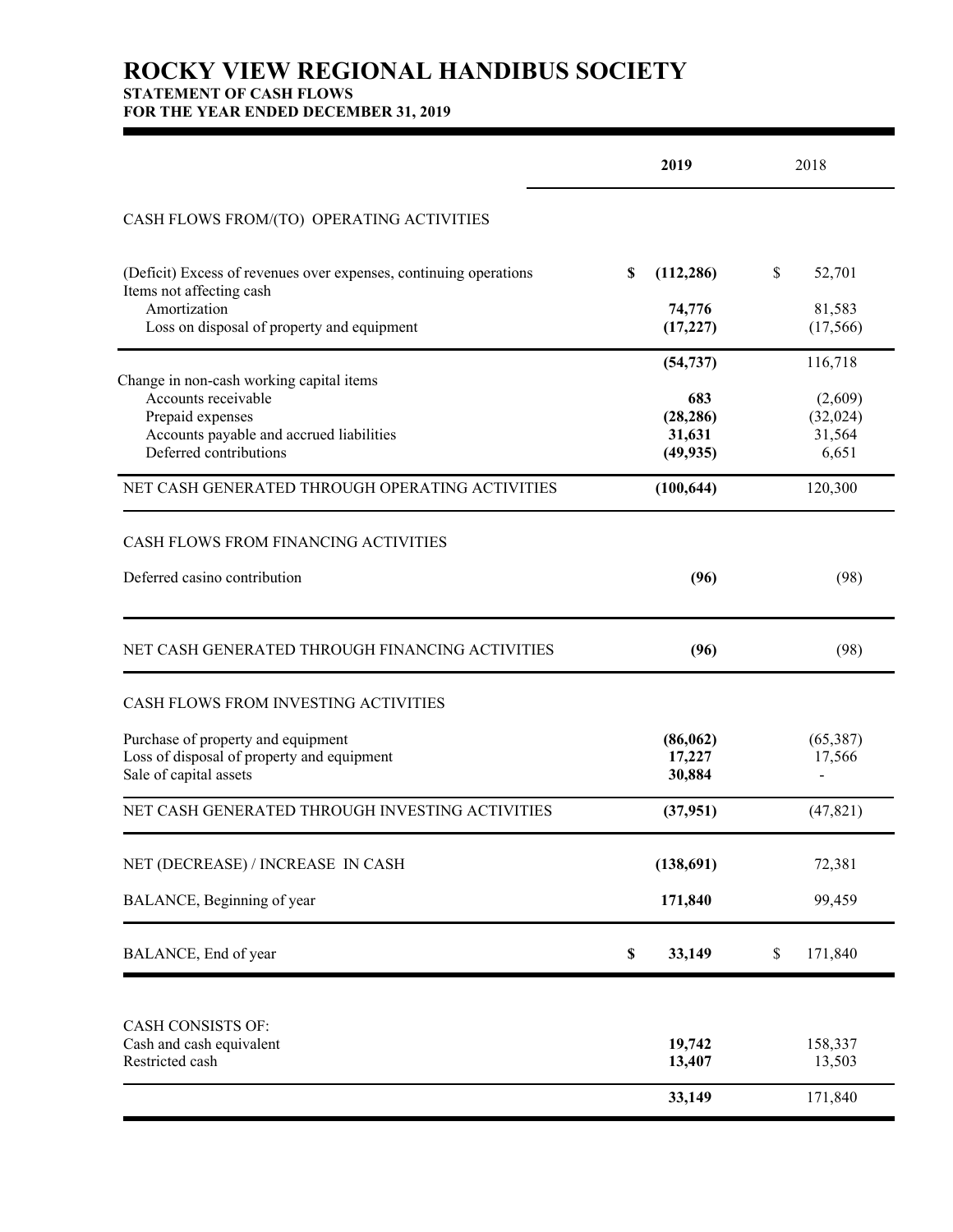#### **1. NATURE OF OPERATIONS**

Rocky View Regional Handibus Society (the "Society") is a non-profit organization that provides transportation for special needs children and seniors in Central Alberta. The Society is incorporated under the Alberta Societies Act, on August 27 1980, and is exempt from income tax under the provision of section 149(1) of the Income Tax Act . The continued operations of the society are dependant of the on-going financial and other support of its sponsors.

#### **2. ACCOUNTING POLICIES**

The society's accounting policies and the standards of it's disclosure are in accordance with the Canadian accounting standards for not-for-profit organizations.

#### **Cash and cash equivalent**

Cash and cash equivalents are defined as bank balances that are readily convertible to known amounts of cash and which are subject to an insignificant risk of changes in value.

#### **Capital assets**

Capital assets are recorded at cost. The Society provides for amortization using the declining balance method at rates designed to amortize the cost of the capital assets over their estimated useful lives. The annual amortization rates are as follows:

| Automotive                     | 10 years period |
|--------------------------------|-----------------|
| Office furniture and equipment | 20%             |
| Computer equipment             | 30%             |
| Leasehold improvements         | 20%             |
| Scheduling software            | 20%             |

One half the normal rate of amortization is recorded in the year of acquisition and no provision is recorded in the year of disposition

#### **Revenue recognition**

The Society follows the deferral method of accounting for contributions. Restricted contributions are recorded as revenue in the year in which the related expenses are incurred. Deferred Capital Contributions are recognized as revenue over the estimated life of the related asset using the declining balance method. Unrestricted contributions are recognized as revenue when received or receivable if the amount to be received can be reasonably estimated and collection is reasonably assured.

Fee for service, user fees and other income revenues are recognized on a completion basis.

#### **Contributed services**

Volunteers contributed time to assist the Society in carrying out its programs. Because of the difficulty of determining their fair value, contributed services are not recognized in the financial statements.

#### **Income taxes**

The Society is a not-for-profit organization within the meaning of the Income Tax Act of Canada and is exempt from income taxes.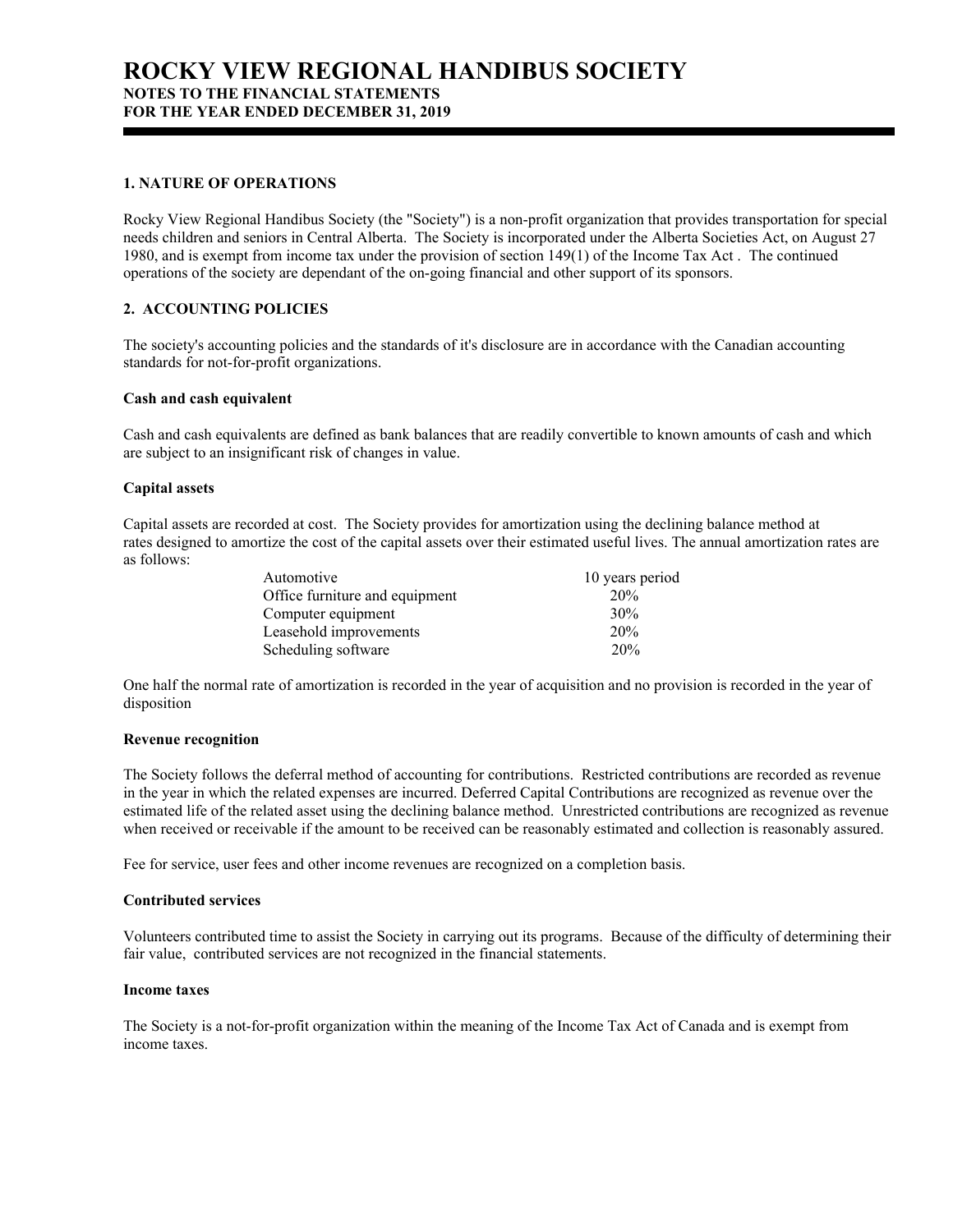#### **Management estimates**

The preparation of these financial statements in conformity with Canadian accounting standards for not-for-profit organizations requires management to make estimates and assumptions the affect the reported amounts of assets and liabilities, the disclosure of contingent assets and liabilities at the date of the financial statements and the reported revenues and expense during the current period. All estimates are reviewed periodically and adjustments are made to the statement of operations as appropriate in the year they become known.

#### **Financial instruments risks**

Rocky View Regional Handibus Society is exposed to various risks through its financial instruments. The exposure to the risks associated with financial instruments that have the potential to affect its operating and financial performance are managed in accordance with the Risk Management Policy. The objective of the policy is to reduce volatility in cash flow and earnings. The Board of Directors monitors compliance with risk management policies and reviews risk management policies on an annual basis.

#### a) Credit risk

Rocky View Regional Handibus Society is exposed to credit risk resulting from the possibility that parties may default on their financial obligations, or if there is a concentration of transactions carried on with the same party. Management follows a program of credit evaluation of customers and a limit of the amount of credit extended.

#### b) Liquidity risk

Liquidity risk is the risk that Rocky View Regional Handibus Society will not be able to meet a demand for cash or fund its obligations as they come due. Liquidity requirement are meet by preparing and monitoring forecasts of cash flows from operations and maintaining a line of credit.

#### c) Market risk

Market risk is the risk that the fair value or future cash flows of a financial instrument will fluctuate because of changes in market prices. Market risk is comprised of currency risk and interest rate risk.

#### d) Currency risk

Currency risk refers to the risk that the fair value of financial instruments or future cash flows associated with the instruments will fluctuate relative to the Canadian dollar due to changes in foreign exchange rates. Rocky View Regional Handibus Society does not deal in foreign currency.

#### e) Interest rate risk

Interest rate risk refers to the risk that the fair value of financial instruments or future cash flows associated with the instruments will fluctuate due to changes in market interest rats.

#### f) Changes in risk

There have been no changes in the Rocky View Regional Handibus Society's risk exposure from the prior year.

#### **3. CASINO CASH**

Casino cash is contributed for the specific purposes of acquiring and maintaining capital assets. Restricted contributions are funds received for specific purposes that have not yet been spent.

|             | 2019 |        | 2018         |        |  |
|-------------|------|--------|--------------|--------|--|
| Casino cash | S,   | 13,407 | $\mathbb{S}$ | 13,503 |  |
|             | \$   | 13,407 | \$           | 13,503 |  |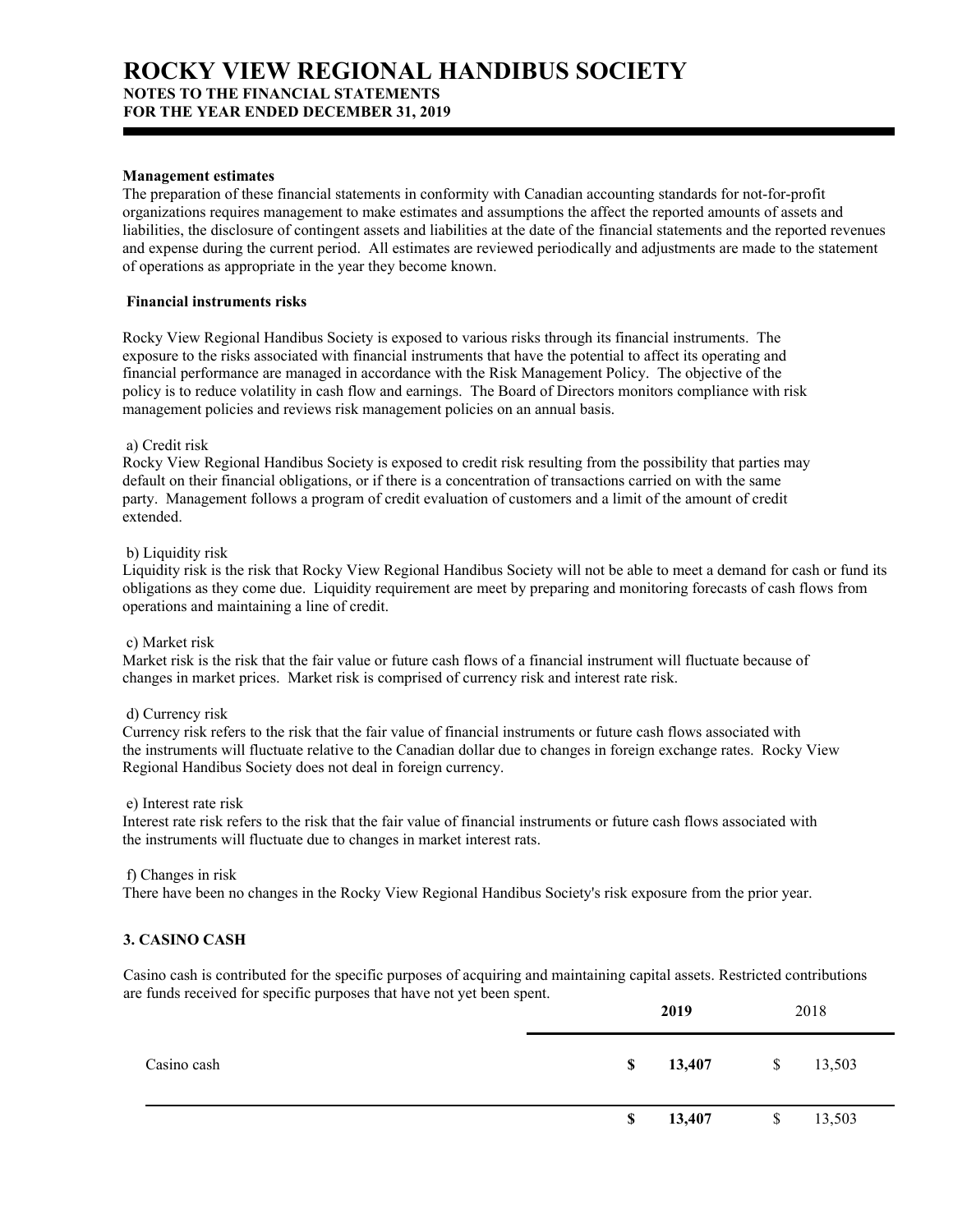#### **4. CAPITAL ASSETS**

|                                | Cost    |   | Accumulated<br>Amortization |          | Net<br>2019 | Net<br>2018              |  |
|--------------------------------|---------|---|-----------------------------|----------|-------------|--------------------------|--|
| Automotive                     | 729,731 | S | 414.881                     | S        | 314,850     | 328,962                  |  |
| Office furniture $&$ equipment | 500     |   | 136                         |          | 364         | 405                      |  |
| Computer equipment             | 6,010   |   | 4.437                       |          | 1,573       | $\overline{\phantom{a}}$ |  |
| Scheduling software            | 121,222 |   | 109,816                     |          | 11.406      | 35,651                   |  |
|                                | 857.463 |   | 529,270                     | <b>S</b> | 328,193     | 365,018                  |  |

#### **5. DEFERRED CASINO CONTRIBUTIONS**

| Balance, beginning of the year<br>Amount transferred in (out) | 2019 |                |  | 2018           |
|---------------------------------------------------------------|------|----------------|--|----------------|
|                                                               |      | 13,503<br>(96) |  | 13,601<br>(98) |
|                                                               |      | 13,407         |  | 13,503         |

Deferred casino contributions represent casino funds that are to be used to maintain the property and equipment and assist in paying for office rent and insurance expenditure.

### **6. DEFERRED CAPITAL CONTRIBUTIONS**

|                                                                                            | 2019                                                   | 2018                            |
|--------------------------------------------------------------------------------------------|--------------------------------------------------------|---------------------------------|
| Balance, beginning of the year<br>Restricted contributions<br>Amount recognized as revenue | \$<br>292,951<br>$\overline{\phantom{0}}$<br>(49, 935) | 246,299<br>103,990<br>(57, 338) |
|                                                                                            | \$<br>243,016                                          | 292,951                         |

Deferred capital contributions represent contributed property and equipment and restricted contributions related to the Society's automotive assets.

#### **7. ECONOMIC DEPENDENCE**

The society relies on funds from Rocky View Schools and Rocky View County.

### **8. RENT**

The rent is paid monthly to Erroll Projects Inc. at a rate of \$2,800 from January 1 to September 30, 2019 plus the applicable GST taxes. On October 1, 2019 a new 2 years contract had been signed. The new monthly payment is \$3,ooo per month plus the applicable GST taxes.  $2019 = 34.200$ 2020=36,000 January 1-September 30 2021=27,000